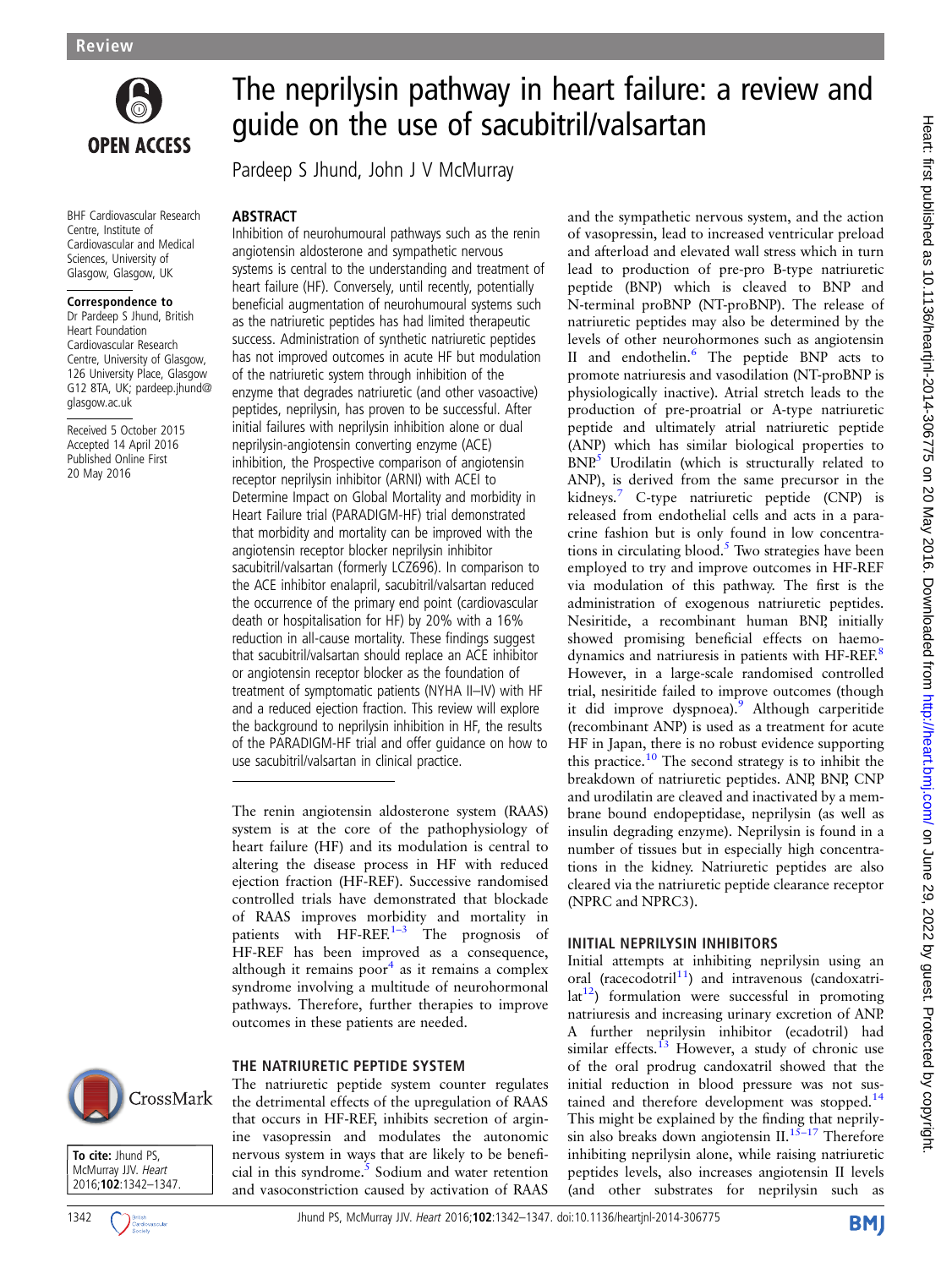Heart: first published as 10.1136/heartjnl-2014-306775 on 20 May 2016. Downloaded from http://heart.bmj.com/ on June 29, 2022 by guest. Protected by copyright Heart: first published as 10.1136/heartjnl-2014-306775 on 20 May 2016. Downloaded from <http://heart.bmj.com/> on June 29, 2022 by guest. Protected by copyright.

endothelin, vasopressin, bradykinin, etc) potentially counteracting the actions of the former peptides.

### DUAL NEPRILYSIN AND ACE INHIBITION

The solution to the problem of lone neprilysin inhibition appeared to be dual blockade of RAAS and the natriuretic peptide system (figure 1). As ACE inhibitors are known to improve outcomes it seemed logical to combine an ACE inhibitor with a neprilysin inhibitor. The combined ACE and neprilysin inhibitor omapatrilat was studied in a large randomised controlled trial against enalapril 10 mg twice daily in the Omapatrilat Versus Enalapril Randomized Trial of Utility in Reducing Events (OVERTURE) trial.<sup>[18](#page-5-0)</sup> The primary end point, death from any cause or HF hospitalisations were not reduced by omapatrilat. Although other secondary end points suggested a benefit with omapatrilat (death from any cause or cardiovascular (CV) hospitalisation was 9% lower in the omapatrilat group) the rate of angio-oedema was much higher in the omapatrilat group. Both ACE and neprilysin break down bradykinin and omapatrilat also inhibits aminopeptidase P which also catabolises bradykinin. Therefore, unintended excessive potentiation of bradykinin and resultant high rates of serious angio-oedema led to the discontinuation of the clinical development of this drug.

### ANGIOTENSIN RECEPTOR BLOCKER NEPRILYSIN INHIBITORS

Combining an angiotensin receptor blocker (ARB) and a neprilysin inhibitor was the logical next step and potential solution to the problem encountered with omapatrilat. The angiotensin receptor neprilysin inhibitor (ARNI) sacubitril/valsartan (formerly known as LCZ696) was designed with the aim of inhibiting neprilysin while blocking the adverse effects of RAAS and reducing bradykinin potentiation.[19](#page-5-0)–<sup>21</sup> The drug LCZ696 is made of the ARB valsartan and neprilysin inhibitor prodrug sacubitril. As the active metabolite of sacubitril, sacubitrilat (LBQ657), does not inhibit aminopeptidase P, the risk of

angio-oedema was expected to be lower than with omapatri-lat.<sup>[19](#page-5-0)-21</sup> Given twice daily, sacubitril/valsartan leads to sustained neprilysin and RAAS inhibition over a 24 h period addressing one limitation of the OVERTURE trial in which omapatrilat was given as a single large dose once daily.<sup>[22](#page-5-0)</sup> That approach may have contributed to the significant early postdose hypotension seen with omapatrilat but did not provide sustained inhibition of ACE and neprilysin over 24 h. The systemic exposure delivered by sacubitril/valsartan 97 mg/103 mg (200 mg LCZ696) is equivalent to 160 mg of valsartan and neprilysin is almost com-pletely inhibited for up to 12 h.<sup>[19](#page-5-0)–21</sup>

The Prospective comparison of ARNI with ACEI to Determine Impact on Global Mortality and morbidity in Heart Failure trial (PARADIGM-HF) was conducted to test whether 97 mg/103 mg twice daily of sacubitril/valsartan was superior to enalapril 10 mg twice daily in reducing the primary end point of CV death or HF hospitalisation.<sup>22-24</sup> All randomised patients completed a run-in period of 6–8 weeks during which it was required that the target dose of both drugs was tolerated prior to randomisation. Each treatment period (enalapril and sacubitril/valsartan) included a washout period to avoid simultaneous neprilysin and ACE inhibition and the potential risk of angio-oedema (patients with a history of angio-oedema were also excluded). The trial was terminated early, on the recommendation of the Data Monitoring Committee, due to a sustained and highly significant reduction in the risk of the primary composite end point (CV death or HF hospitalisation) and in CV mortality in the sacubitril/valsartan group compared with the enalapril group. At the end of the trial, there was a 20% relative risk reduction in the primary end point and each of its components, as well as a 16% reduction in all-cause mortality. The two major modes of CV death, sudden death and death from worsening HF, were equally and significantly reduced.<sup>[25](#page-5-0)</sup> Both first hospitalisations for HF and total (including repeat) hospitalisations were also reduced by 21% and 23%, respectively (fi[gure 2](#page-2-0)).<sup>[26](#page-5-0)</sup> Therefore, for every 1000 patients switched



Figure 1 Pathways blocked by ACE inhibitors, angiotensin receptor blockers and neprilysin inhibitors. ANP, atrial natriuretic peptide; BNP, B-type natriuretic peptide; CNP, B-type natriuretic peptide.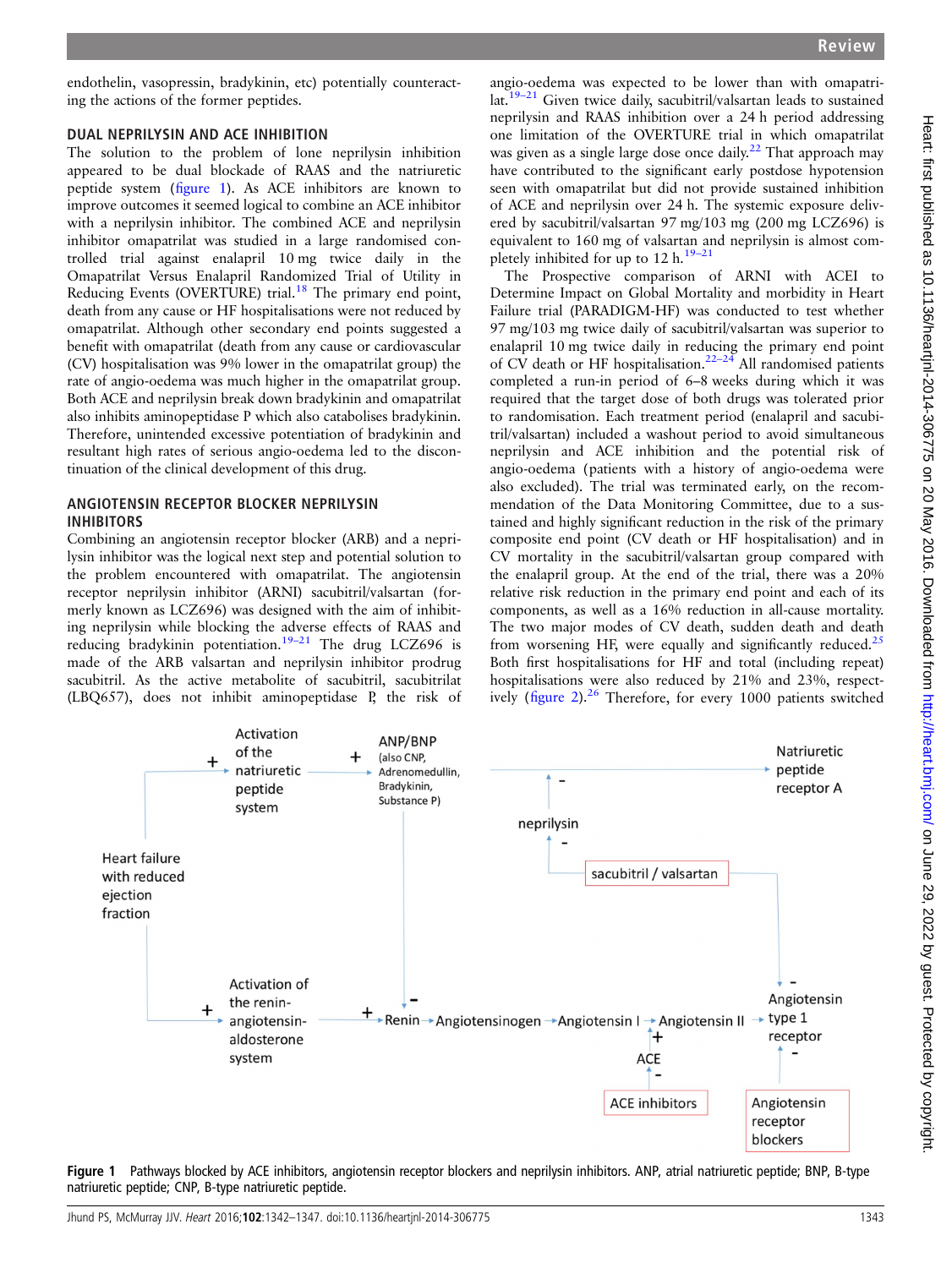<span id="page-2-0"></span>

Figure 2 Effect of sacubitril/valsartan on the rate of heart failure (HF) hospitalisations as a time to first event analysis and as a recurrent event analysis of total hospitalisations for. $26$ 

from enalapril to sacubitril/valsartan, over a median of 27 months, there would be: 47 less primary end points (CV death or HF hospitalisations), 33 less CV deaths, 28 less first hospitalisations for HF (53 less total hospitalisations for HF) and 32 less deaths from any cause.<sup>[24](#page-5-0)</sup> No convincing or consistent interaction between any of the subgroups and study outcomes were observed. $24$  There was no statistically significant difference in the rate of angio-oedema with sacubitril/valsartan although numerically more cases were observed than in the enalapril group (19 patients in the sacubitril/valsartan group and 10 cases in the enalapril group,  $p=0.13$ ).<sup>[24](#page-5-0)</sup> Hypotension was significantly more common with sacubitril/valsartan than with enalapril (14% vs 9% in the in the sacubitril/valsartan and enalapril groups respectively,  $p<0.001$ ), although this rarely led to studydrug discontinuation (0.9% and 0.7% in the sacubitril/valsartan and enalapril groups respectively, p=0.38). Conversely, renal dysfunction, hyperkalaemia and cough were less common with sacubitril/valsartan than with enalapril. Subsequent analyses of PARADIGM-HF have confirmed that the relative reductions in morbidity and mortality and differential rates of adverse events were similar across all ages<sup>[27](#page-5-0)</sup> (figure 3) and baseline risk of death as determined by risk-scoring systems.<sup>[28](#page-5-0)</sup>

#### ROBUSTNESS OF RESULTS OF PARADIGM-HF AND REGULATORY APPROVAL

Regulatory approval of a new drug requires demonstration of effectiveness and safety in either two trials with a two-sided p<0.05 OR a single, large, internally consistent, multicentre study with  $p < 0.00125$ .<sup>[29](#page-5-0)</sup> PARADIGM-HF fulfils these criteria. It was large (8399 patients randomised), highly statistically significant ( $p=0.0000004$ ), internally consistent (lack of subgroup interactions), multicentre (sites were located in 47 countries), and there were large effects on morbidity and mortality (CV death or hospitalisation for HF was reduced by 20% and allcause mortality by 16%). If we ignore the argument that to repeat the trial would be unethical, to achieve such a statistically significant result on the primary end point would require four



Figure 3 Effect of sacubitril/valsartan on the rate of primary end point and component and all-cause mortality in patients randomised in the PARADIGM-HF trial according to age group.<sup>[27](#page-5-0)</sup> p for interaction for cardiovascular (CV) death or heart failure (HF) hospitalisation=0.94, for CV death p for interaction=0.92, for HF hospitalisation p for interaction=0.81 and all-cause death p for interaction=0.99. PARADIGM-HF, Prospective comparison of ARNI with ACEI to Determine Impact on Global Mortality and morbidity in Heart Failure.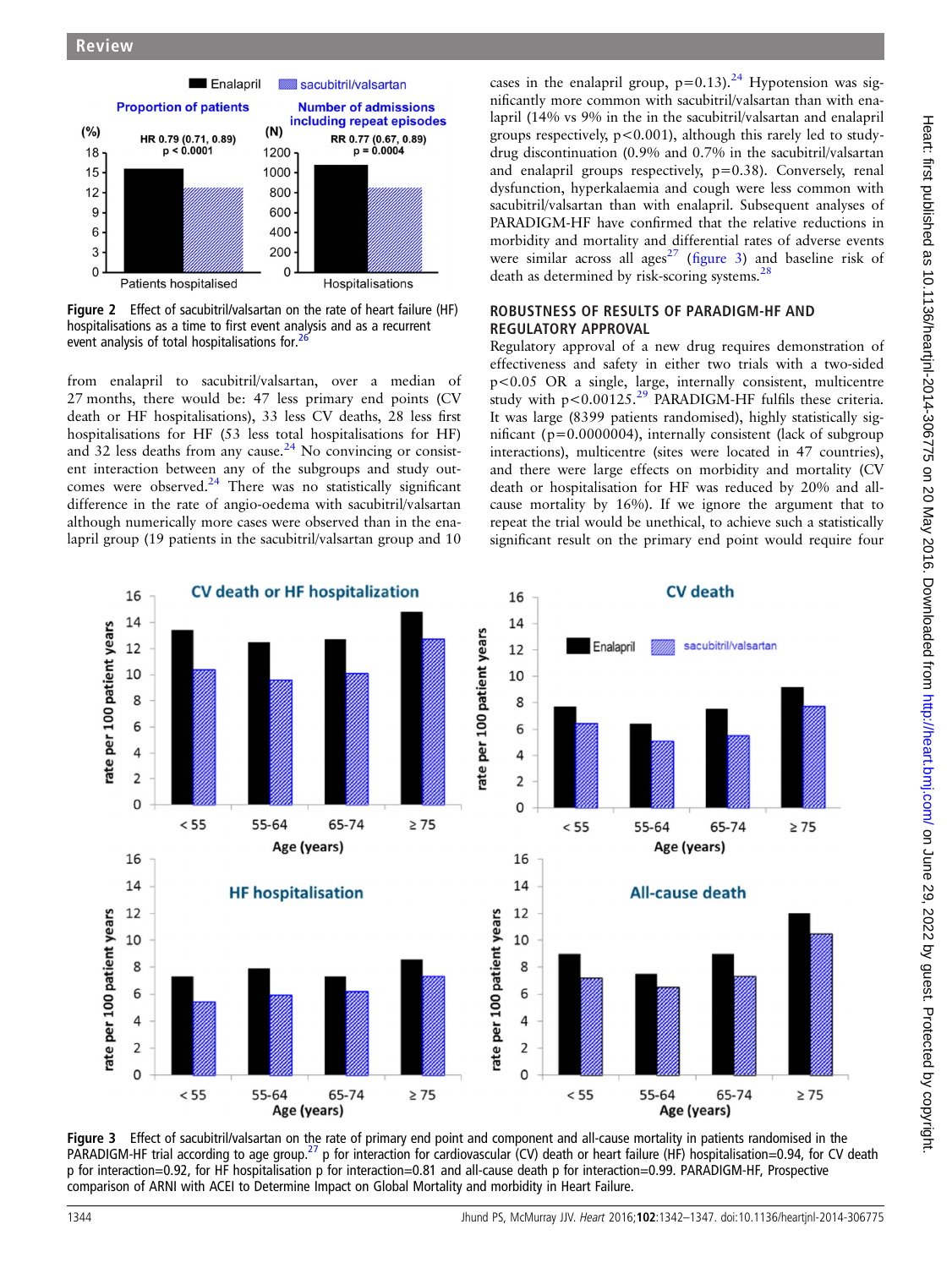or five trials each with a p value of  $< 0.05$  to have the same strength of evidence as provided by a single trial with a p value=0.0000004 (table 1). Put another way, if sacubitril/valsartan was in fact no better than enalapril the chances of observing the treatment difference that was found in PARADIGM-HF is less than one in a million. $30$  We believe that this finding creates a unique question for the HF guideline committee. 'Level A' evidence conventionally requires data from multiple randomised trials or a well conducted meta-analysis (table 2). Usually, a solitary randomised trial would confer a B level of evidence. Does the robustness of the findings of PARADIGM-HF equate to two trials or a meta-analysis?

#### WHO SHOULD BE PRESCRIBED SACUBITRIL/VALSARTAN?

The only evidence for the use of sacubitril/valsartan is in patients with HF-REF. An outcomes trial of sacubitril/valsartan versus valsartan in patients with HF and preserved ejection fraction, the Prospective comparison of ARni with Arb Global Outcomes in heart failure with preserved ejectioN fraction (PARAGON-HF) is currently still recruiting (ClinicalTrials.gov Identifier:NCT01920711). We also do not have robust data on the use of this drug in hospitalised patients (although some data are available $31$  a trial is underway ClinicalTrials.gov Identifier: NCT02661217) or those with HF complicating an acute myocardial infarction. Therefore, if we consider the inclusion and exclusion criteria of the PARADIGM-HF trial, sacubitril/valsartan can be given to: adult patients with HF, New York Heart Association (NYHA) II–IV and a reduced ejection fraction (≤40%) on a β-blocker and MRA as recommended by guidelines, with a systolic blood pressure of ≥100 mm Hg and estimated glomerular filtration rate (eGFR)  $\geq$ 30 mL/min/1.73 m<sup>2</sup> and potassium  $\leq 5.2$  mmol/L (fi[gure 4\)](#page-4-0). The US Food and Drug Administration (FDA) and European Medicines Agency (EMA) prescribing information is consistent with these groups.  $32^{3}$ Although further inclusion criteria were stipulated in the trial (patients had to have a BNP  $\geq$ 150 pg/mL (NTpro-BNP  $\geq 600$  pg/mL) or if hospitalised with HF a BNP  $\geq 100$  pg/mL (NTpro-BNP  $\geq$ 400 pg/mL)) these are not part of the FDA or EMA prescribing information, presumably because most patients with HF-REF exceed these thresholds,  $34-36$  $34-36$  there was no interaction between baseline natriuretic peptide concentration and the effect of treatment<sup>24</sup> and because there is no biological basis for assuming sacubitril/valsartan would lose its effectiveness below these thresholds. Supporting the prescribing information

|                                                              | <b>Table 1</b> Number of trials with a p value $\langle 0.05 \rangle$ to provide the |  |  |  |  |
|--------------------------------------------------------------|--------------------------------------------------------------------------------------|--|--|--|--|
| same level of evidence as PARADIGM-HF on the primary outcome |                                                                                      |  |  |  |  |
|                                                              | and cardiovascular death                                                             |  |  |  |  |

| Number of<br>trials with<br>p<0.05<br>showing<br>efficacy | p value required<br>by 1 trial to<br>provide the same<br>strength of<br>evidence | PARADIGM-HF p<br>value for primary<br>end point | PARADIGM-HF p<br>value for CV<br>death     |
|-----------------------------------------------------------|----------------------------------------------------------------------------------|-------------------------------------------------|--------------------------------------------|
| 1 trial                                                   | 0.05                                                                             |                                                 |                                            |
| 2 trials*                                                 | $0.00125*$                                                                       |                                                 | 0.00008                                    |
| 3 trials                                                  | 0.00003125                                                                       |                                                 | (equivalent to 2-3<br>trials at $p<0.05$ ) |
| 4 trials                                                  | 0.00000078                                                                       | 0.0000004                                       |                                            |
| 5 trials                                                  | 0.0000000195                                                                     | (equivalent to 4-5<br>trials at $p<0.05$ )      |                                            |

Based on the formula  $(0.025)^n \times 2$  where n is the number of trials required (S Pocock personal communication 2015). \*Usual regulatory requirement—2 trials at p<0.05 or 1 trial at p<0.00125.

| <b>Table 2</b> Class of recommendation and level of evidence |  |  |  |  |  |
|--------------------------------------------------------------|--|--|--|--|--|
| definitions used by major guideline bodies                   |  |  |  |  |  |

| Classes of          |                                                                                                                                      |  |  |  |
|---------------------|--------------------------------------------------------------------------------------------------------------------------------------|--|--|--|
| recommendations     | <b>Definition</b>                                                                                                                    |  |  |  |
| Class I             | Evidence and/or general agreement that a given<br>treatment or procedure is beneficial, useful, effective.                           |  |  |  |
| Class II            | Conflicting evidence and/or a divergence of opinion<br>about the usefulness/efficacy of the given treatment<br>or procedure.         |  |  |  |
| Class IIa           | Weight of evidence/opinion is in favour of<br>usefulness/efficacy.                                                                   |  |  |  |
| Class IIb           | Usefulness/efficacy is less well established by<br>evidence/opinion.                                                                 |  |  |  |
| Class III           | Evidence or general agreement that the given<br>treatment or procedure is not useful/effective, and in<br>some cases may be harmful. |  |  |  |
| Levels of evidence  | <b>Definition</b>                                                                                                                    |  |  |  |
| Level of evidence A | Data derived from multiple randomised clinical trials<br>or meta-analyses.                                                           |  |  |  |
| Level of evidence B | Data derived from a single randomised clinical trial<br>or large non-randomised studies.                                             |  |  |  |
| Level of evidence C | Consensus of opinion of the experts and/or small<br>studies, retrospective studies, registries.                                      |  |  |  |

from the FDA and EMA, cost-effectiveness analyses in private<sup>[37](#page-5-0)</sup> and public<sup>38</sup> 39 healthcare systems confirm that sacubitril/valsartan is cost-effective.

#### WHEN SHOULD A PATIENT BE PRESCRIBED SACUBITRIL/ VALSARTAN?

Currently the prescribing information from FDA notes that sacubitril/valsartan should be used in patients in place of an ACE inhibitor or other ARB that is, that patients on these treatments should be switched to  $ARNI<sup>32</sup>$  We are lacking evidence for patients with newly diagnosed HF-REF. Should they be established on an ACE inhibitor (or ARB) for at least 1 month after which time they would have been eligible for PARADIGM-HF that is, to switch to sacubitril/valsartan? The FDA seems to have decided otherwise as their labelling also gives recommendations on how to start sacubitril/valsartan in ACE inhibitor/ARB-naïve patients (see below).<sup>[32](#page-5-0)</sup> This is probably logical (if not entirely evidence-based), as the lower risks of renal dysfunction and hyperkalaemia with sacubitril/valsartan may enable more patients to achieve optimal RAAS inhibition. Furthermore, conducting a trial in ACE inhibitor/ARB-naïve patients would be nearly impossible—recruitment would be slow (given the much smaller number of patients with incident heart failure) and cross-over from the ACE inhibitor group to the sacubitril/valsartan group is likely to be very high, confounding interpretation of outcomes. In the Safety and Tolerability of Initiating LCZ696 in Heart Failure Patients (TITRATION) study<sup>[31](#page-5-0)</sup> of dose escalation strategies of sacubitril/valsartan (N=498) patients who were ACE inhibitor or ARB-naïve (7%) and hospitalised (11%) were included. Rates of adverse events were similar to those reported in PARADIGM-HF.

Furthermore, apart from these practical considerations, there is no plausible scientific reason to believe the results of such a trial would be different than PARADIGM-HF and an analysis of the PARADIGM-HF trial by subgroup of duration of HF (those with HF for  $\leq$ 1 year, 1–5 years and >5 years) revealed no interaction between duration of HF and benefit from sacubitril/valsartan (p for interaction for the primary outcome=0.27).<sup>24</sup>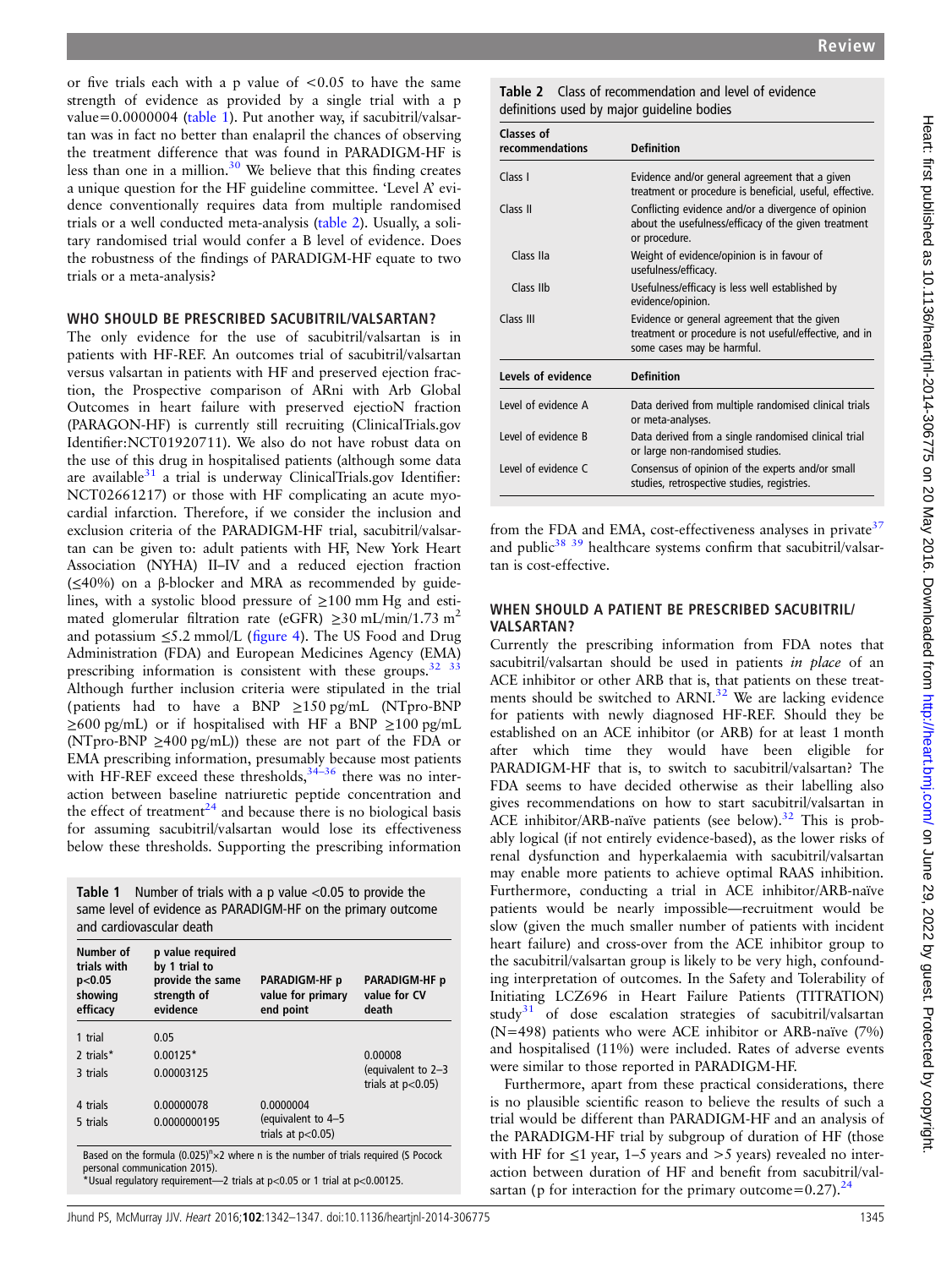<span id="page-4-0"></span>

Improves morbidity

Figure 4 Stepwise treatment of patients with symptomatic (NYHA II– IV) heart failure with reduced ejection fraction. Progressive therapies should be added in a stepwise fashion. Where two or more options exist on a step the most appropriate therapy for the patient based on concomitant medication or the presence of other patient factors should be made. NYHA, New York Heart Association; ARB, angiotensin receptor blocker; ACE, angiotensin converting enzyme inhibitor; ICD, implantable cardioverter defibrillator; CRT-P, cardiac resynchronisation therapy-pacemaker; CRT-D, cardiac resynchronisation therapydefibrillator; LVAD, left ventricular assist device.

HOW SHOULD SACUBITRIL/VALSARTAN BE PRESCRIBED?

Sacubitril/valsartan should not be given in conjunction with another ARB or renin inhibitor (because of the risk of renal impairment and hyperkalaemia) or an ACE inhibitor (risk of renal impairment, hyperkalaemia and angio-oedema). Due to the potential risk of angio-oedema when used concurrently with an ACE inhibitor, sacubitril/valsartan must not be started for at least 36 h after discontinuing an ACE inhibitor.<sup>32</sup> Patients and carers should discard any remaining doses to reduce the risk of accidental dosing. The starting dose of sacubitril/valsartan is 49 mg/51 mg twice daily. This should be reduced in certain groups (table 3). The dose should be doubled every 2–4 weeks as tolerated by the patient to the maximum dose of 97 mg/103 mg twice daily.

Patients should also be prescribed other evidence-based drugs (β-blocker, mineralocorticoid receptor antagonist, ivabradine and digoxin) and devices (cardiac resynchronisation therapy (CRT), implantable cardioverter defibrillator (ICD)), as appropriate.

### SIDE EFFECTS AND CAUTIONS

Renal function and potassium should be monitored as for any other RAAS blocker. Similarly blood pressure should also be monitored and we would suggest that the drug is not started in those

with a systolic blood pressure of <100 mm Hg in keeping with the exclusion criteria of the trial. In the event of the development of hypotension, renal impairment or hyperkalaemia, evaluation of the potential causes should be sought and appropriate changes made. For example, reducing the dose of other non-essential blood pressure-lowering drugs, adjusting the dose of diuretics, discontinuing other drugs such as non-steroidal anti-inflammatory drugs. Of course dose reduction or discontinuation of sacubitril/ valsartan should also be considered in these scenarios after assessment of the patient. The development of angio-oedema should lead to immediate discontinuation and treatment with appropriate therapy until it has resolved. Permanent treatment discontinuation was not common in the PARADIGM-HF trial with rates of discontinuation similar in the sacubitril/valsartan group and the enalapril group for hypotension and hyperkalaemia (all  $\lt$ 1%).<sup>24</sup> Rates of discontinuation for renal impairment were lower in the sacubitril/valsartan group compared with the enalapril group (0.7% vs 1.4% respectively, p=0.002).

One final issue worthy of note is that of treatment monitoring. Monitoring the treatment and prognosis of patients with HF by tracking natriuretic peptides is still an area of great interest.[40](#page-5-0) Sacubitril/valsartan increases levels of circulating BNP therefore BNP is not useful for monitoring the prognosis of these patients. $26$  NT-proBNP is still useful as changes in the levels of this inactive peptide continue to reflect reduced pre-proBNP secretion as a result of reduction in wall stress.<sup>[26](#page-5-0)</sup> Neprilysin has a higher affinity for other natriuretic peptides such as ANP and CNP than it does for BNP. Therefore, other natriuretic peptides may be more useful to monitor treatment response and the level of neprilysin inhibition, although whether this would predict prognosis is unclear.

## HEART FAILURE WITH PRESERVED EJECTION FRACTION

There is also experience with sacubitril/valsartan in heart failure with preserved ejection fraction (HF-PEF). In the Prospective comparison of ARNI with ARB on Management Of heart failUre with preserved ejectioN fracTion (PARAMOUNT) trial, 301 patients with HF-PEF were randomised to valsartan or sacubitril/ valsartan[.41](#page-5-0) NT-proBNP fell in the latter group along with reductions in NYHA class and left atrial volumes. On the basis of these findings and the favourable effects seen in PARADIGM-HF a large multicentre randomised outcomes trial of sacubitril/valsartan versus valsartan, PARAGON-HF, is currently recruiting.

### SUMMARY

Even in patients with HF-REF with mild symptoms, apparently 'stable' on conventional treatment, it is clear that morbidity and

Table 3 Starting dose and dose titration for sacubitril/valsartan in a variety of patient populations with heart failure and reduced ejection fraction (HF-REF)

| <b>Population with HF-REF</b>                                                   | Starting dose of sacubitril/<br>valsartan | Uptitration and target dose                             |  |  |  |
|---------------------------------------------------------------------------------|-------------------------------------------|---------------------------------------------------------|--|--|--|
| No patient characteristics requiring caution or dose reduction                  | 49 mg/51 mg twice daily                   | Uptitration by doubling of dose every 2-4 weeks until a |  |  |  |
| Currently only taking a low or just low target dose of ACE inhibitor or<br>ARB+ | 24 mg/26 mg twice daily                   | target dose of 97 mg/103 mg twice daily is reached.     |  |  |  |
| No ACE inhibitor or ARB in the past                                             | 24 mg/26 mg twice daily                   |                                                         |  |  |  |
| eGFR < 30 mL/min/m <sup>2</sup> $\pm$                                           | 24 mg/26 mg twice daily                   |                                                         |  |  |  |
| Moderate hepatic impairment (Child-Pugh class B)                                | 24 mg/26 mg twice daily                   |                                                         |  |  |  |
| Elderly                                                                         | 24 mg/26 mg twice daily                   |                                                         |  |  |  |

†Target doses of ACE inhibitors and ARBs are as follows: ACE inhibitors—captopril 50 mg three times a day, enalapril 10 mg twice daily, lisinopril 20 mg once a day, ramipril 5 mg twice daily, trandolopril 4 mg once a day ARBs—candesartan 32 mg once a day, losartan 150 mg once a day, valsartan 160 mg once a day.<br>The European Medicines Agency also suggests that a dose of 24 mg/26 mg can be considered ‡The European Medicines Agency also suggests that a dose of 24 mg/26 mg can be considered if eGFR is 30–60 mL/min/m<sup>2</sup>. ARB, angiotensin receptor blocker; eGFR, estimated glomerular filtration rate.